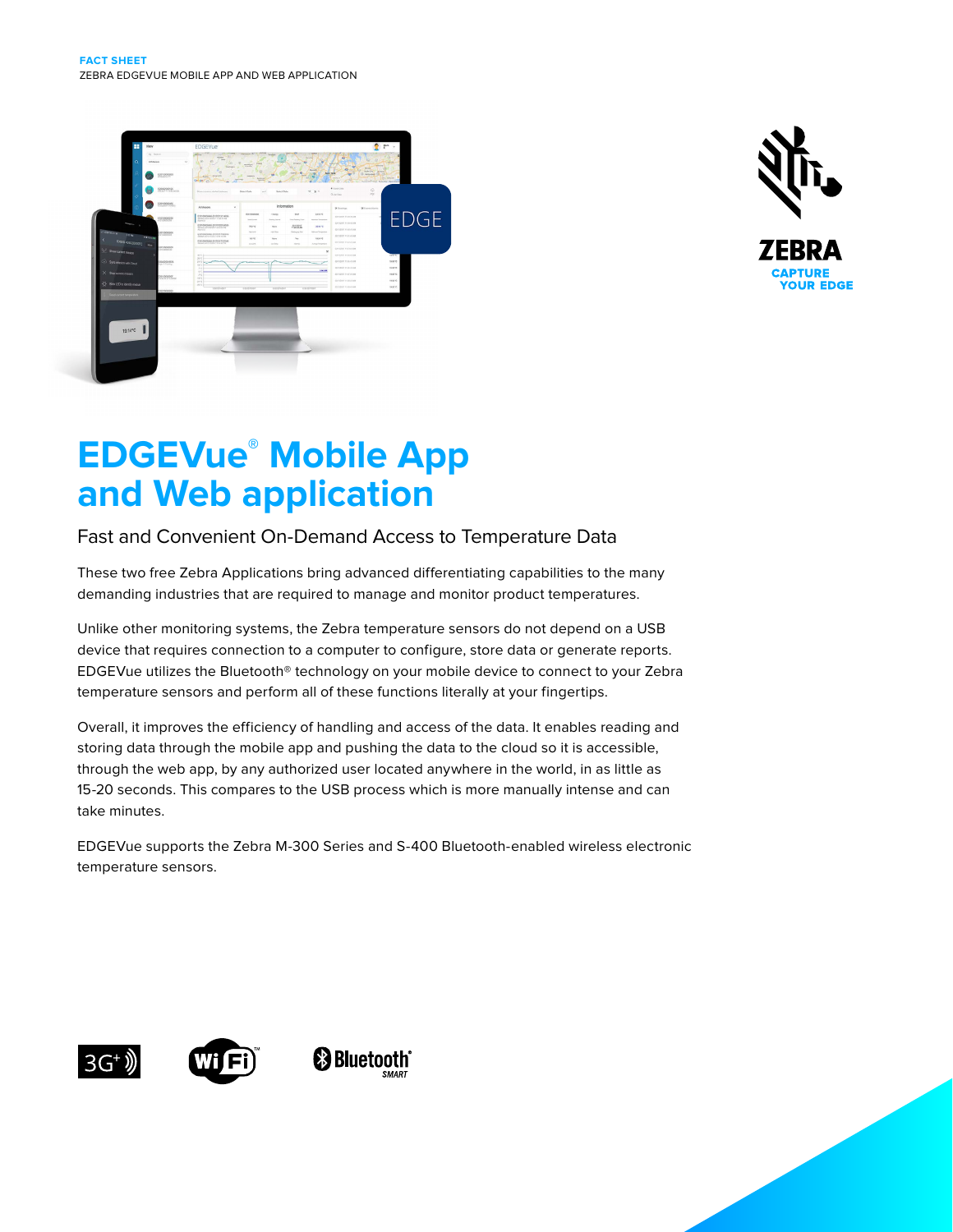## **EDGEVue® Mobile App**

The versatile, easy-to-use EDGEVue mobile app may be downloaded directly to an iOS or Android smartphone or tablet. It provides the user unique flexibility to configure the sensors to their specific needs, and that's only the starting point. Its main features include:

- Checks sensor status and location, reads sensor through packaging, uploads data to the cloud
- Displays temperature readings stored on the sensor within wireless range
- Generates PDF reports and CSV files, exports data to send as an email
- Supports Bluetooth® Smart (Bluetooth Low Energy), with a wireless range up to 50 meters (164 feet)
- Allows user to set preferences: alarms, data logging intervals, startup options, and more
- Reduces manual intervention which helps minimize human error
- Replicates data in secure EDGECloud®, for viewing with EDGEVue Web Application





Use EDGEVue to set up data logging profile and preferences

EDGEVue automatically detects the sensors within Bluetooth range



Uses smartphone/ tablet GPS to track locations with detailed information



Connect to the sensor to monitor data on-demand, anywhere along the delivery route when within Bluetooth range



Download the free EDGEVue® app from iTunes or Google Play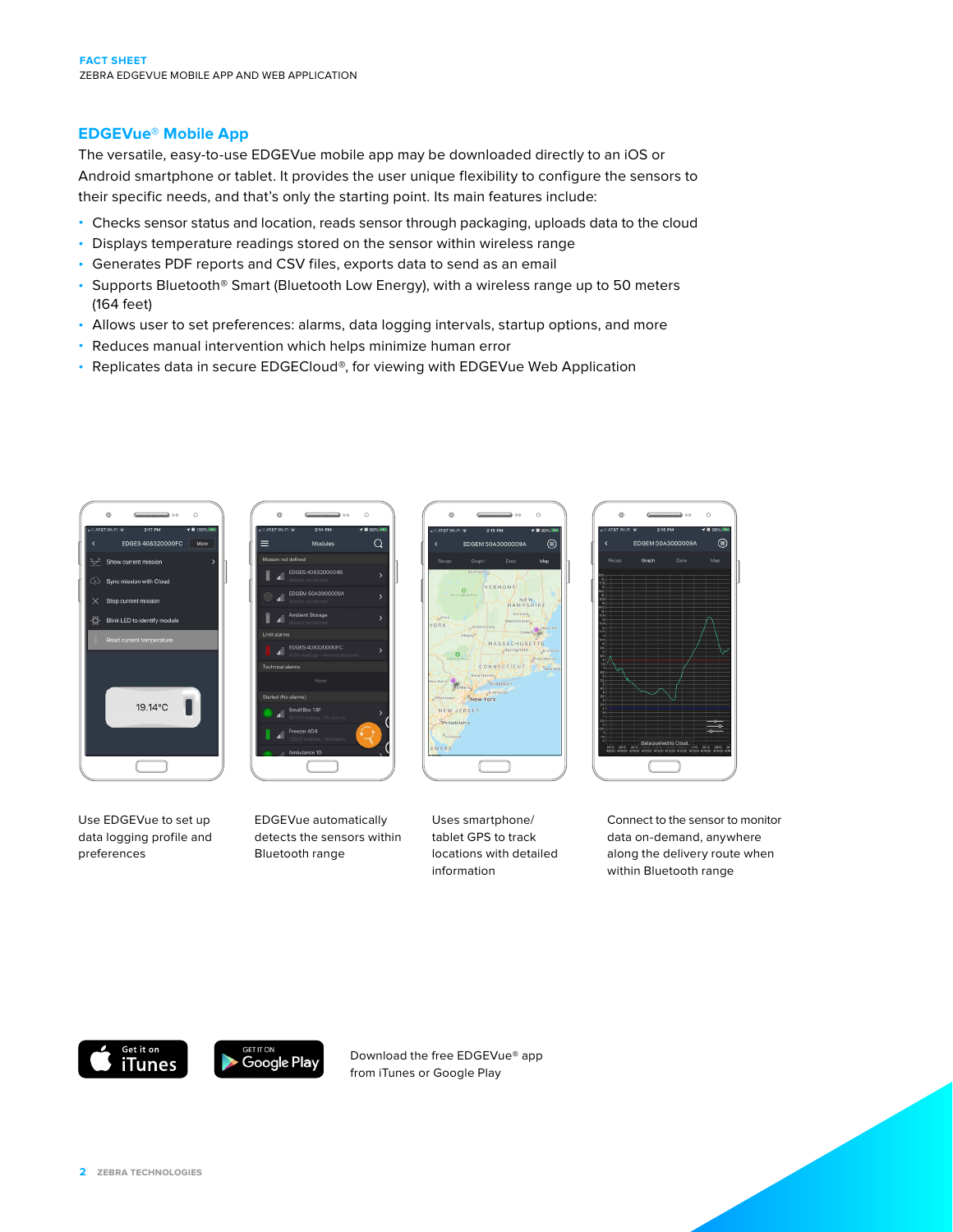

Access, view and manage information from Zebra sensors using the EDGEVue web application.

### **EDGEVue® Web Application**

The EDGEVue Web Application allows the user to view and manage data uploaded from Zebra M-300 Series and S-400 electronic temperature sensors from anywhere 24/7 just by using an Internet browser. All information from the different sensors on the account can be viewed in tables and graphs and filtered to run reports or analyze data.

The overall process to use EDGEVue Web is the following:

- User creates company account and adds users to access EDGECloud services
- For the Zebra M-300 sensors, user needs to enter a voucher number and pair the sensors to their user account to access EDGECloud services; this requires an annual subscription
- The Zebra S-400 sensors come pre-authorized to store data on the EDGECloud; therefore, they don't require a voucher

Main features include:

- 21 CFR Part 11 Compliant
- Manages company account and users
- Displays all Zebra sensor readings and alarms
- Exports data on a PDF, XLS or CSV report
- Enables readings via a customizable graph and geolocation via Google Maps®
- Data uploaded on the cloud can be accessed anywhere in the world by other users in the organization, where Internet is available